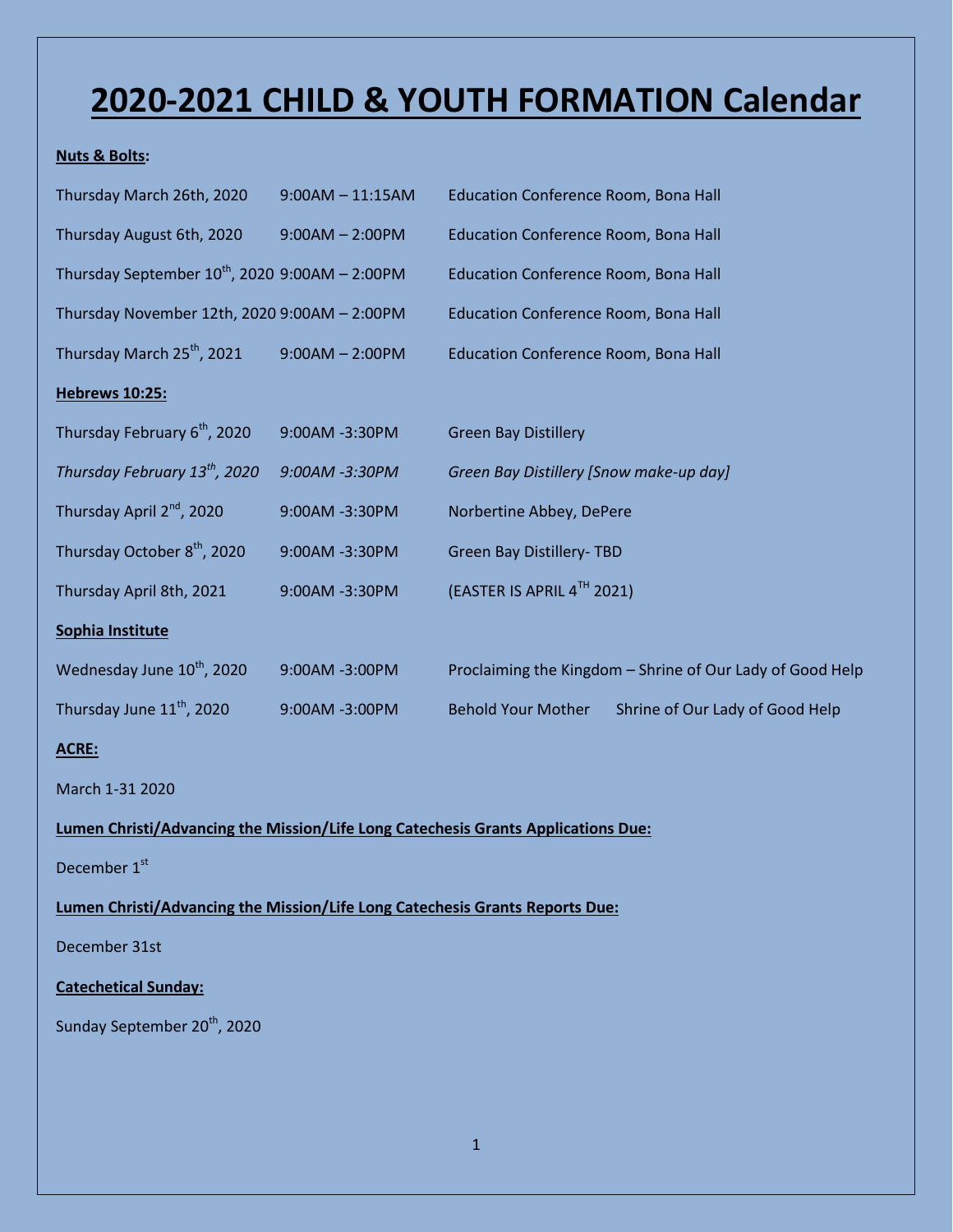## **Love Begins Here:**

| June $7^{\text{th}}$ -10 <sup>th</sup> , 2020                            |                    |                                | Middle School St Bernard, Appleton            |                |                                    |  |
|--------------------------------------------------------------------------|--------------------|--------------------------------|-----------------------------------------------|----------------|------------------------------------|--|
| June $21^{st}$ – $25^{th}$ , 2020                                        | High School        |                                | St Bernard's, Green Bay                       |                |                                    |  |
| June 28 <sup>th</sup> -July 1st, 2020 Middle School Tri-Parishes, Antigo |                    |                                |                                               |                |                                    |  |
| July $6^{th} - 9^{th}$ , 2020                                            |                    |                                | Middle School St Denis & St Patrick, Shiocton |                |                                    |  |
| July 12 <sup>th</sup> -16 <sup>th</sup> , 2020                           | <b>High School</b> |                                | Kaukauna Catholic Parishes, Kaukauna          |                |                                    |  |
| *Tentative* June 13-16, 2021                                             |                    | Middle School 1, Location: TBD |                                               |                |                                    |  |
| *Tentative* June 20-24, 2021                                             |                    | High School 1, Location: TBD   |                                               |                |                                    |  |
| *Tentative* June 27-30, 2021                                             |                    | Middle School 2, Location: TBD |                                               |                |                                    |  |
| *Tentative* July 5-8, 2021                                               |                    | Middle School3, Location: TBD  |                                               |                |                                    |  |
| *Tentative* July 11-15, 2021                                             |                    | High School 2, Location: TBD   |                                               |                |                                    |  |
| Steubenville:                                                            |                    |                                |                                               |                |                                    |  |
| July 15 <sup>th</sup> -21 <sup>st</sup> , 2020                           |                    | <b>Extended Trip</b>           |                                               |                | St Louis, MO                       |  |
| July 24 <sup>th</sup> -26 <sup>th</sup> , 2020                           |                    | Mini-trip                      |                                               |                | St. Paul, MN                       |  |
| *Tentative* July 21-27, 2021                                             |                    |                                | <b>Extended Trip</b>                          |                | St. Paul, MN                       |  |
| <i>*Tentative* July 23-25, 2021</i>                                      |                    | <b>Mini Trip</b>               |                                               |                | St. Paul, MN                       |  |
| <b>KREWE:</b>                                                            |                    |                                |                                               |                |                                    |  |
| February 21st -23rd, 2020                                                |                    |                                | <b>Winter Summit</b>                          |                | Camp Tekakwitha                    |  |
| June $14^{\text{th}} - 18^{\text{th}}$ , 2020                            |                    | <b>Summer Summit</b>           |                                               |                | Green Lake Conference Center       |  |
| June 20 <sup>th</sup> , 2020                                             |                    | <b>Commissioning Mass</b>      |                                               |                | St Joseph Chapel (Diocesan Campus) |  |
| November 6-8, 2020                                                       |                    | <b>Fall Summit</b>             |                                               |                | Camp Tekakwitha                    |  |
| February 19-21, 2021                                                     | 2021 Winter Summit |                                |                                               |                | Camp Tekakwitha                    |  |
| June 25-27, 2021                                                         |                    |                                | 2021 Summer Summit                            |                | Camp Tekakwitha                    |  |
| GBYC:                                                                    |                    |                                |                                               |                |                                    |  |
| Dec 6 <sup>th</sup>                                                      |                    |                                | $9:00AM - 5:45PM$                             |                | Shrine of Our Lady of Good Help    |  |
| <b>Scout Mass:</b>                                                       |                    |                                |                                               |                |                                    |  |
| September 26 <sup>th</sup> , 2020                                        |                    | 4:00PM                         |                                               | $\overline{2}$ | Shrine of Our Lady of Good Help    |  |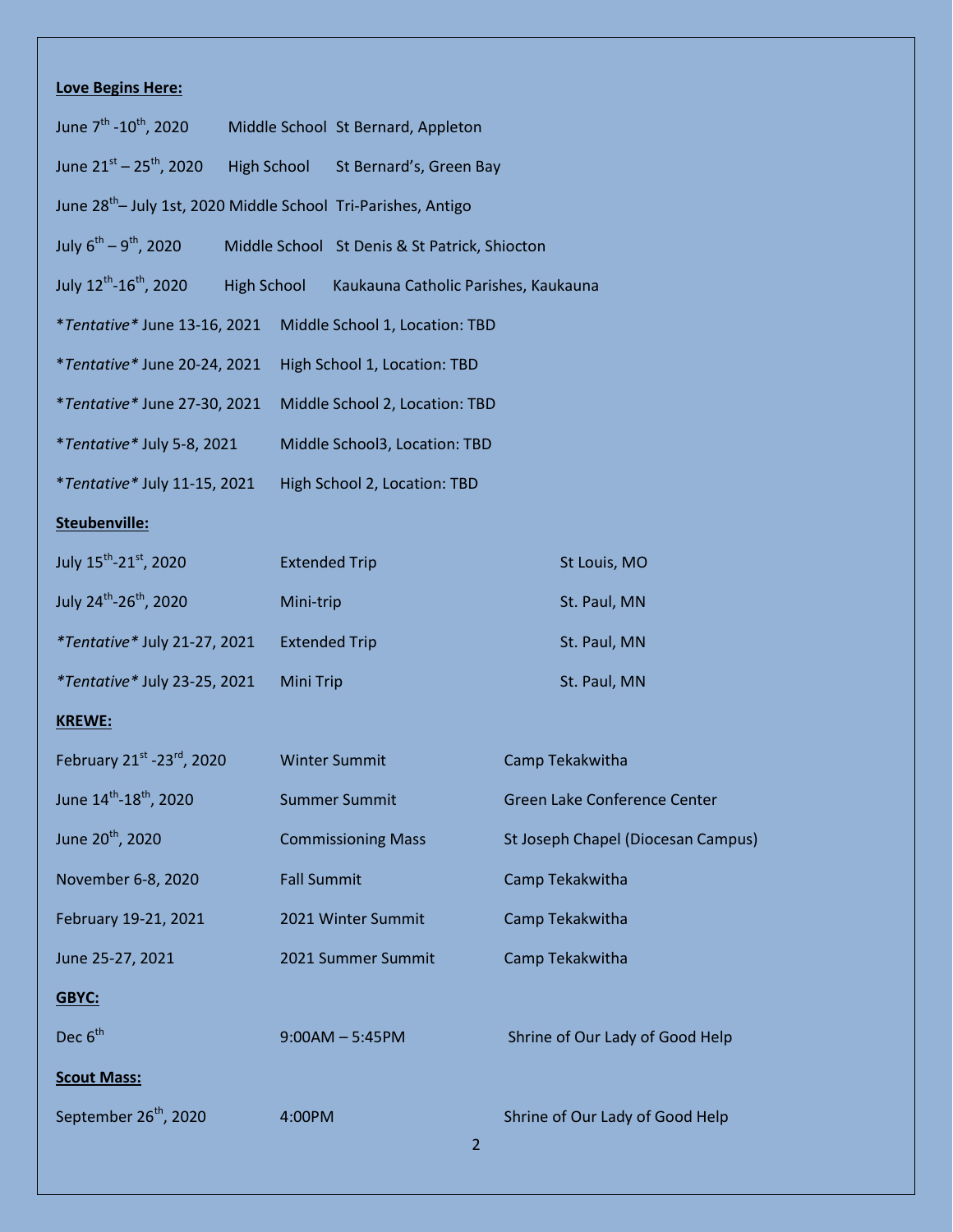## **Chronological Calendar 2020- 2021:**

| February 6 <sup>th</sup> , 2020                |                                          | Hebrews 10:25                             | <b>Green Bay Distillery</b>       |                                               |
|------------------------------------------------|------------------------------------------|-------------------------------------------|-----------------------------------|-----------------------------------------------|
| February 13 <sup>th</sup> , 2020               |                                          | Hebrews 10:25                             |                                   | Green Bay Distillery [Snow make-up day]       |
| February 21st -23rd, 2020                      |                                          | <b>Winter Summit</b>                      | Camp Tekakwitha                   |                                               |
| March 1st-31st, 2020                           |                                          | <b>ACRE</b>                               |                                   |                                               |
| March 26th, 2020                               |                                          | <b>Nuts and Bolts IV</b>                  |                                   | Education Conference Room, Bona Hall          |
| April 2 <sup>nd</sup> , 2020                   |                                          | Hebrews 10:25                             | <b>Green Bay Distillery - TBD</b> |                                               |
| June 7 <sup>th</sup> -10 <sup>th</sup> , 2020  |                                          | LBH                                       |                                   | Middle School St Bernard, Appleton            |
| June 10 <sup>th</sup> , 2020                   | Sophia Institute Proclaiming the Kingdom |                                           |                                   | Shrine of Our Lady of Good Help               |
| June 11 <sup>th</sup> , 2020                   | Sophia Institute Behold Your Mother      |                                           |                                   | Shrine of Our Lady of Good Help               |
| June 14 <sup>th</sup> -18 <sup>th</sup> , 2020 |                                          | <b>KREWE Summer Summit</b>                |                                   | Green Lake Conference Center                  |
| June 20 <sup>th</sup> , 2020                   |                                          | <b>KREWE Commissioning Mass</b>           |                                   | St Joseph Chapel (Diocesan Campus)            |
| June $21^{st} - 25^{th}$ , 2020                |                                          | Love Begins Here                          | <b>High School</b>                | St Bernard's, Green Bay                       |
| June $28^{th}$ – July 1st, 2020                |                                          | Love Begins Here                          |                                   | Middle School Tri-Parishes, Antigo            |
| July $6^{th} - 9^{th}$ , 2020                  |                                          | Love Begins Here                          |                                   | Middle School St Denis & St Patrick, Shiocton |
| July 12 <sup>th</sup> -16 <sup>th</sup> , 2020 |                                          | Love Begins Here                          |                                   | High School Kaukauna Catholic Parishes        |
| July 15 <sup>th</sup> -21 <sup>st</sup> , 2020 | <b>Steubenville Extended Trip</b>        |                                           | St Louis, MO                      |                                               |
| July 24 <sup>th</sup> -26 <sup>th</sup> , 2020 | <b>Steubenville Mini-trip</b>            |                                           | St. Paul, MN                      |                                               |
| August 6th, 2020                               | Nuts & Bolts I                           |                                           |                                   | Education Conference Room, Bona Hall          |
| September 10 <sup>th</sup> , 2020              | Nuts & Bolts II                          |                                           |                                   | Education Conference Room, Bona Hall          |
| September 20 <sup>th</sup> , 2020              | <b>Catechetical Sunday</b>               |                                           |                                   |                                               |
| September 26 <sup>th</sup> , 2020              | <b>Scout Mass</b>                        |                                           |                                   | Shrine of Our Lady of Good Help               |
| October 8 <sup>th</sup> , 2020                 | Hebrews 10:25                            |                                           | <b>Green Bay Distillery-TBD</b>   |                                               |
| November 6-8, 2020                             | <b>KREWE Fall Summit</b>                 |                                           | Camp Tekakwitha                   |                                               |
| November 12th, 2020                            | Nuts & Bolts III                         |                                           |                                   | Education Conference Room, Bona Hall          |
| December 1 <sup>st</sup> , 2020                |                                          | <b>Catholic Foundation Grant Apps due</b> |                                   |                                               |
| December 6 <sup>th</sup> , 2020                |                                          | <b>GBYC (Green Bay Youth Conference)</b>  |                                   | Shrine of Our Lady of Good Help               |
|                                                |                                          |                                           |                                   |                                               |